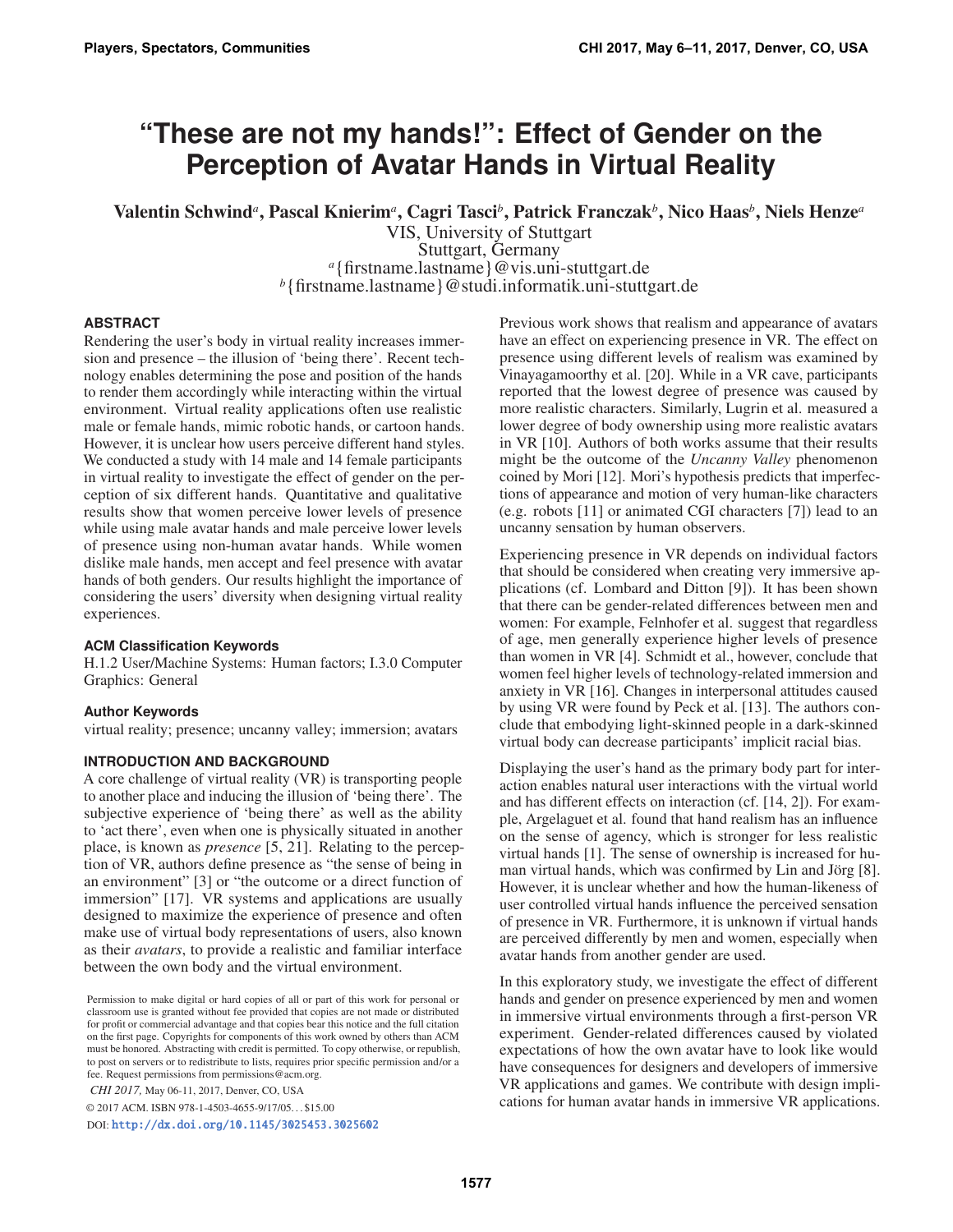## **METHOD**

The aim of our study is to investigate the effect of human and non-human virtual hands on presence perceived by men and women in VR. We use a mixed factorial design with the within-subjects variable *virtual hand* and the between-subjects variable *gender*. Participants answered quantitative questionnaires in VR and provided further feedback by thinking-aloud while performing three different tasks.

## **Stimuli**

We used three realistic and three artificial hand models (see Figure 2). Male and female hand models were taken from the Leap Motion SDK. The male model has a haired skin texture and a muscular appearance. The female hands model has glossy nail textures and dainty fingers. An androgynous hand was created through an equal blending of meshes and textures from the male and female hands. We selected an abstract, cartoon, and robot hand as artificial hand models. The abstract hand model was extracted from the Leap Motion SDK and was equipped with white cylinders as bones and gray spheres as joints. For the cartoon model we smoothed the mesh topology of the androgynous hand and replaced the texture by a skincolored toon shader with a black outline. Model and textures of the robot hands were extracted from the Genesis Bot model for the DAZ3D software application using a rigid skinning for the hand skeleton.

## **Apparatus and Tasks**

Our apparatus consists of an Oculus Rift DK2 head-mounted display (HMD), a Leap Motion sensor, and an application developed in Unity3D. Our application uses the hand tracking of the Orion beta SDK provided by Leap Motion for VR support on HMDs. The Leap Motion sensor is mounted on the front of the Oculus Rift using a 3D-prined frame. Our experiment was running on a Windows PC with an Intel i7- 6700, 16GB RAM, and a Nvidia GTX980. According to the refresh rate of the Oculus DK2 HMD, we set the target frame rate in Unity3D to 60 frames per second (fps). To ensure that the fps remains constant we designed a simple scene in Unity3D. To ensure that the tracking quality was throughout the same for all hands, we used throughout the same tracking system provided by Leap and the same configuration of bones.

We developed three different tasks which were used to ensure that the hands are present in the field of view of the participant and facilitate an immersive VR-experience: (1) in the *keyboard task* participants operate with a virtual keyboard to enter "I love VR" into a text display. (2) In the *draw task* participants paint curves and lines into the virtual space while moving their hands and performing a pinch gesture. Their task was to draw "Hello World" in 3D space. (3) In the *pyramid building task*, participants generate blocks on a virtual table by pressing a virtual button and built a small pyramid of at least 6 blocks. All scenes were blended using black fading. The application provides auditory feedback to confirm button presses through loudspeakers.

#### **Measures**

Post-test questionnaires are the most frequently used measures of presence in previous work. One disadvantage of posttest questionnaires is that they rely on subjects' memories,



Figure 2. 1<sup>st</sup> row: screenshots of non-human hands: abstract, cartoon, robot; 2nd row: human hands: male, female, androgynous

which reflect an inconsistent and incomplete picture of the VR-experience. We, therefore, developed a *VR questionnaire* which appears in front of the participant within the virtual environment. Thus, participants filled the virtual questionnaire using the virtual hands whose influence we measured (cf. suggestions by Frommel et al. [6] to avoid interruptions in immersive games). We decided to use the 32-item presence questionnaire by Witmer & Singer [21] due to following reasons: (1) it addresses related factors as involvement, naturalness, and interface (avatar) quality, (2) the presence questionnaire does not include any question that can not meaningfully be answered within the VR, and (3) the questionnaire has been used in a large number of studies (cf. [15, 19, 23]). In line with Schwind et al. [18] and according to our assumption that there are avatar-related factors that influence presence in VR, we asked for the perceived likeability, attractiveness, naturalness, and eerieness of the virtual hands on a 7-point Likert scale. We would like to remark that the direct measure of perceived naturalness could be a potential confound of the naturalness subscale in the presence questionnaire. Due to inconsistent or inconclusive outcomes of previous work, psychophysiological measures for presence as heart-rate, skin conductance, or electromyography (EMG) were not used.

#### **Participants**

Our sample was drawn from students and employees of our university. 14 male and 14 female participants from Central Europe with light skin tones took part in our experiment. The mean age was 26.07 years (*SD* = 7.99). Students received a compensation of 10 $\in$ . Seventeen participants stated to have no VR experience at all, 11 had limited VR experiences.

## **Procedure**

After signing the consent form, the participant was asked to take a seat in the middle of our VR-laboratory. We presented all devices and explained the procedure of the study. The direction of the virtual space was aligned according to the speakers placed in front of the participant. After setting up the HMD, a participant was familiarized with the first virtual hand and the first task. The participant could finish the task by pressing a button or showing a thumbs-up gesture. After each task, participants had to rate how they liked the task using a 7-point Likert item on a virtual panel presented in VR. Since not all questions could be displayed at once, a virtual wall containing four questions per page was presented. The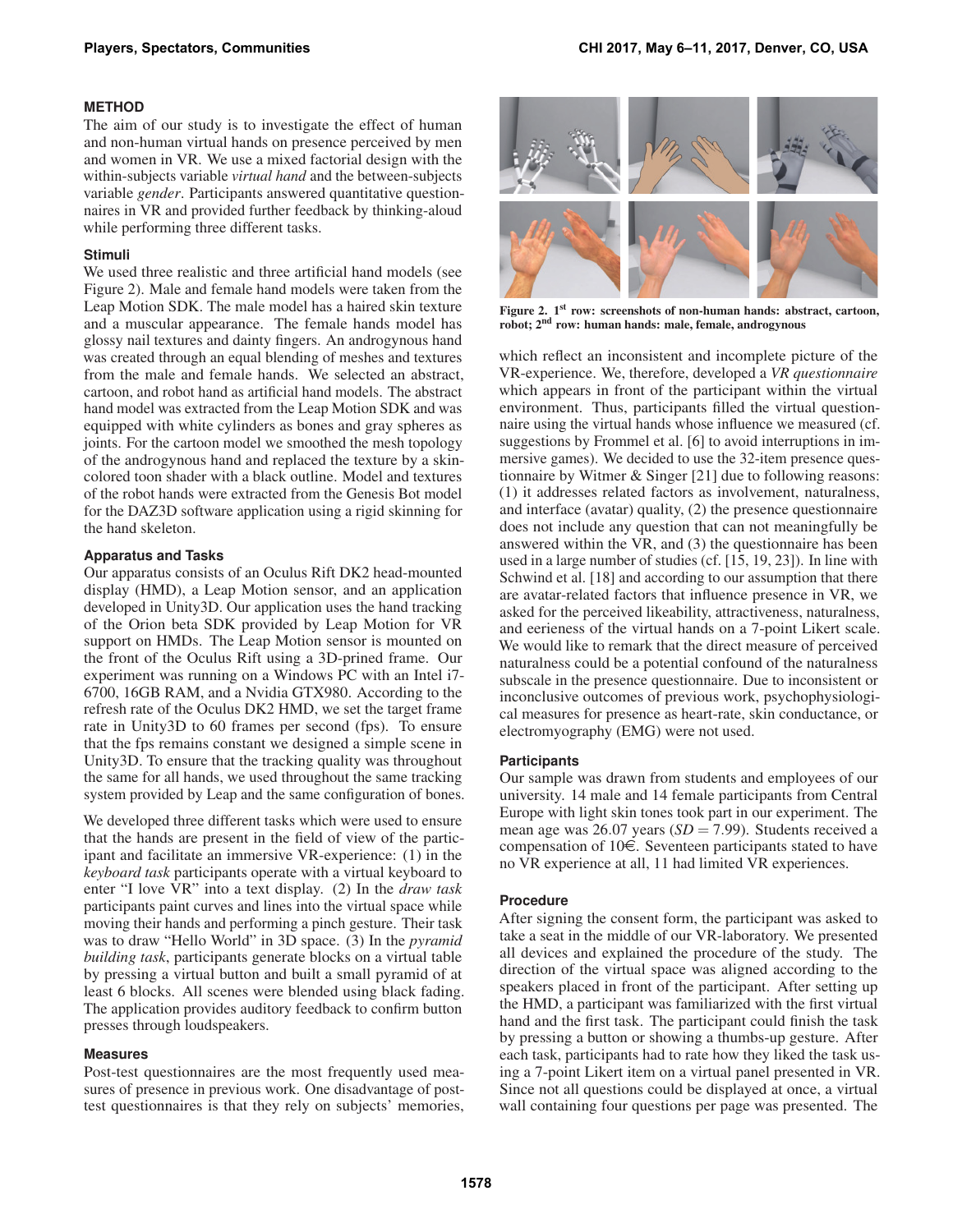

Figure 1. Gender related differences of presence (l.), likeability (c.), and eerieness (r.) between the avatar hand models. Virtual hands are sorted by mean naturalness ratings of all participants (not depicted). Presence scale ranges from 145 to 170. All error bars show standard error of the mean (SE).

participant could navigate through the questionnaire by pressing "next" and "back" buttons. As long as participants asked for no break, they remained in VR for all hands, tasks, and questions. Using thinking-aloud, we asked the participants to describe their thoughts, issues, and concerns. After finishing all questions the participant repeated the procedure using the next virtual hands. After leaving the VR, we handed out a questionnaire on a sheet of paper. We asked for comments about their concerns, what they would like to improve, and which hand they finally prefer.

#### **RESULTS**

On average, participants spent 58.6 minutes  $(SD = 18.1 \text{ min})$ in VR. Thus, the average time each participant used a virtual hand pair was 9.76 minutes.

### **Quantitative Results**

Virtual hand style and gender of the participants were used as factors in a multi-factorial analysis of variance of aligned rank transformed data as introduced by Wobbrock et al. [22]. All pairwise cross-factor comparisons are Bonferroni corrected. Level of the significance level  $\alpha$  is at .05.

We found no significant effect of hands  $[F(5,130) = .345, p =$ .884] or gender  $[F(1,26) = .272, p = .606]$  on perceived presence. However, the hands $\times$ gender interaction was significant  $[F(5,130) = 3.898, p < .001]$ . Pairwise cross-factor comparisons of gender and virtual hand revealed significant differences between the abstract and male hand  $(p = .047)$ , male and robot hand ( $p = .034$ ), as well as male and cartoon hand  $(p = .003)$ . Other pairwise comparisons of presence showed not significant differences (all  $p > .05$ ).

Hands had a significant effect on likeability  $[F(5,130) =$ 5.903,  $p < .001$ ] but we found no significant effect for gender  $[F(1,26) = 3.549, p = .071]$ . We found an interaction effect of hands  $\times$  gender on likeability  $[F(5,130) = 5.951, p < .001]$ . Pairwise cross-factor comparisons revealed significant differences between the following hands: abstract and male  $(p < .001)$ , abstract and androgynous  $(p = .044)$ , male and robot ( $p = .008$ ), male and cartoon( $p < .001$ ), and cartoon and androgynous ( $p = .043$ ) hands. Other pairwise comparisons of likeability ratings were not significant (all  $p \geq .178$ ).

We found no significant effect of hands  $[F(5,130) =$ 1.181,  $p = .322$  or gender  $[F(1,26) = .472, p = .498]$  on ratings of eeriness. However, the hands $\times$ gender interaction

was significant  $[F(5, 130) = 4.157, p < .001]$  again. Pairwise cross-factor comparisons of gender and virtual hand revealed significant differences between male and female hands  $(p < .001)$  and female and cartoon hands  $(p = .011)$  hands for the eeriness ratings. Other pairwise comparisons of eeriness ratings showed no significant differences (all  $p > .05$ ).

To understand which avatar-related factors influence presence, we conducted a multiple linear regression using the enter method. Ratings of likeability, eeriness, naturalness, and attractiveness were used as independent variables. The regression equation was significant  $[R^2 = .441, R_{Adj.}^2 = .195,$ *SE* = 19.138,  $F(4,163) = 9.854$ ,  $p < .001$ ,  $d = .784$  for β-coefficients of naturalness ( $\beta = -.159, p = .047$ ) and eerieness ( $\beta = -.336, p < .001$ ). We found no significant effects on presence for likeability ( $\beta = -.154, p = .171$ ) and attractiveness ( $\beta = -.036, p = .755$ ). The scatterplot (not illustrated) of standardized residuals indicated that the data met the assumptions of homogeneity of variance, linearity, and homoscedasticity of the regression analysis. Assuming that the factors are independent, eeriness would explain 11% of the variance of the mean presence.

In the final questionnaire, presented after a participant had left the VR, we asked for demographics and which virtual hand they would like to use again in VR: 8 (5 male/3 female) participants would use the robot hand again, 7 participants  $(1 \text{ m.}/6 \text{ f.})$  the female hand, 5  $(3 \text{ m.}/2 \text{ f.})$  the cartoon hand, 4 (3 m./1 f.) the androgynous hand, and 3 (1 m./2 f.) the abstract hand. One male would use the male hand again. Participants were also asked which hand they never would like to use again: 10 (3 m./7 f.) never would like to use the male hand again, 6 male the abstract hand, 6 (3 m./3 f.) the female hand, 3 female the cartoon hand, and 3 (2 m./1 f.) the androgynous hand.

#### **Qualitative Results**

Qualitative feedback was collected through think-aloud protocols to gain deeper insights into participants' perception. Participants' comments were transcribed, annotated, and analyzed. Through open coding, we analyzed why the avatar hands affect the experience of presence. Two researchers went through all transcribed notes to check each other's coding and to establish consistency in the assignment of codes to the same phenomena. A list of categories from the raw data was identified through underlining the key concepts. We found that participants' presence in VR was affected by three different deviations from their own hands: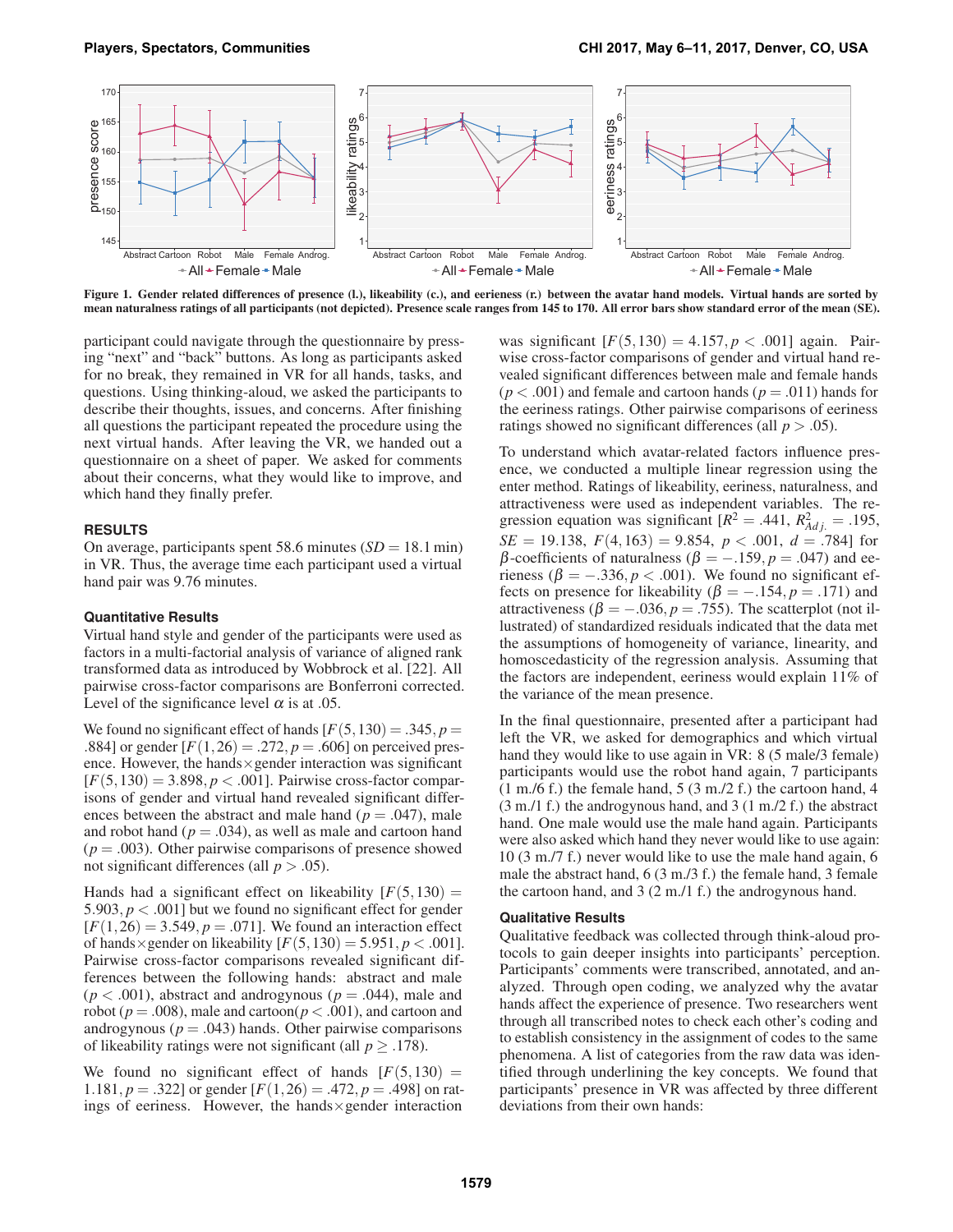(1) Deviations from human appearance were mostly mentioned using the non-human hands. Participants emphasized that too abstract styles are not uncanny but not familiar enough to feel present. Participants mentioned, for example, that they feel very uncomfortable using the abstract hands: "It's a completely unnatural arm – like a prosthesis. It distracts" (P8, m.); and "[...] too much abstraction feels unnatural and that abstraction is not really acceptable" (P6, m.). One participant was confused due to the shading of the cartoon hands. "I don't see how I should hold my hand correctly" (P25, f.). We found that female participants accept non-human hands when they consider them as "gloves"  $(P25, f.)$  or "a costume"  $(P20, f.)$ .

(2) Deviations from one's gender were perceived while using virtual human hands. Especially women reacted negatively when interacting with male hands. One female participant nearly wanted to end the VR when starting to use the male hands: "I can't do that. This is so creepy!" (P23, f.). In particular hair on the male arms evoke very uncomfortable feelings: "This is so disgusting, greasy, chunky, hairy  $-I$  just want to have a shaver and wash my hands" (P20, f.). In contrast to male participants who regarded female hands as "very realistic"  $(P13, f.)$  or "unusual, but very attractive"  $(P10, m.).$ 

(3) Deviations from the own body were noticed when participants used virtual human hands. For example, female participants draw direct comparisons with themselves when using female hands: "Where are my freckles?" (P19, f.), "I hadn't French manicure! These are not my hands!" (P22, f). "Proportions of these hands make it clear that these are not my own." (P8, m.). Deviations from the movement of their own hands were especially criticized by male participants. The quality of the tracking was criticized using virtual human hands, although the same tracking was used for all virtual hands: "The tracking of this [male] hand is significantly worse. [...] The abstract hand has the best tracking" (P2, m.).

We identified **habituation** and **excitement** (of being in VR) as factors with a positive effect on feeling presence while using virtual hands. Especially participants that had no VR experience were strongly involved as soon as they started a task. We observed, for example, a female participant starting with female hands and without VR experience who was immediately highly involved in the task. She naturally interacted fast and without any comments. On request, she explained that she did not even notice the hands because it "is self-explanatory to interact with them in this way". Furthermore, just being in another body was often considered positively and as exciting: "I love it! It's fun. It's so different to be another character, another type of sense and appearance" (P26, f.).

## **DISCUSSION AND CONCLUSION**

In this paper, we investigated how virtual hands influence the perception of presence in VR. Using questionnaires integrated into VR we found that presence is perceived by men and women differently. Our results show that there are significant interaction effects of gender and hands on presence. Women, in particular, feel less presence and perceive more eeriness using virtual male hands. Women feel higher levels of presence using non-human hands. In contrast to men, who feel a higher level of presence using human hands including

virtual female hands. We measured lower ratings and a significant difference between ratings of female's likeability for male hands in contrast to the male's likeability for female hands. Using regression analyzes we found that the perceived eeriness and naturalness of virtual hands have a significant effect on perceived presence.

Qualitative feedback provided by think-aloud protocols reveals potential reasons for the quantitative results. We found three levels of deviation from real hands which affect the feeling of presence: Deviations from common human appearance, the own gender, or the own body. We found that deviations from the own gender were perceived negatively by female participants. Women were averse to the hair on virtual male arms and feel disgusted and were distracted. They feel comfortable when they used non-human hands and regarded them as gloves or costumes. Men highlighted the perceived realism and the hand tracking quality and feel more present with human hands.

We conclude that women have increased expectations for their representation. However, eeriness ratings show that both women and men feel discomfort, when using hands of the other gender. An overall decrease of presence or likeability as predicted by the Uncanny Valley was not found. Lacking coherence between the perception and actual projection of the own presence as well as violations of a gender-specific appearance are potentially caused by an induced gender dysphoria – a negatively perceived mismatch of the actual (biological) sex and the perceived gender. We suggest that deviations from the own gender and the own self in VR should be investigated by further research.

Our findings have wide implications for designers: We suggest to avoid gender-swapping in very immersive VR applications and to provide male and female hands if human avatars are desired. An androgynous model without noticeable characteristics is a compromise while using human hands model. Suits, costumes, gender-neutral styles, or abstract avatar hands are rather preferred by women. The robot style seems the best trade-off between men and women for non-human avatars.

Effects of age, ethnicity, or the own skin tone were not investigated in our study and we can not draw conclusions about populations with other skin melanation, which should be investigated in further research. For example, previous work indicates that there are ethnicity-related changes in VR [13], which could also be investigated using different avatar styles. We also want to highlight that being accustomed to the VR experience probably means that the avatar is faded out by the user. Due to our positive experiences with questionnaires in VR, which do not only rely on a participant's memories, we suggest to use this measuring to collect subjective data in VR for future research. Source code and assets used in this experiment are available at github<sup>1</sup>.

## **ACKNOWLEDGMENTS**

This work was supported by the German Research Foundation (DFG) through project C04 of SFB/Transregio 161 and by the German Federal Ministry of Education and Research as part of the project Be-greifen (Grant No. 16SV7527).

1 https://github.com/valentin-schwind/selfpresence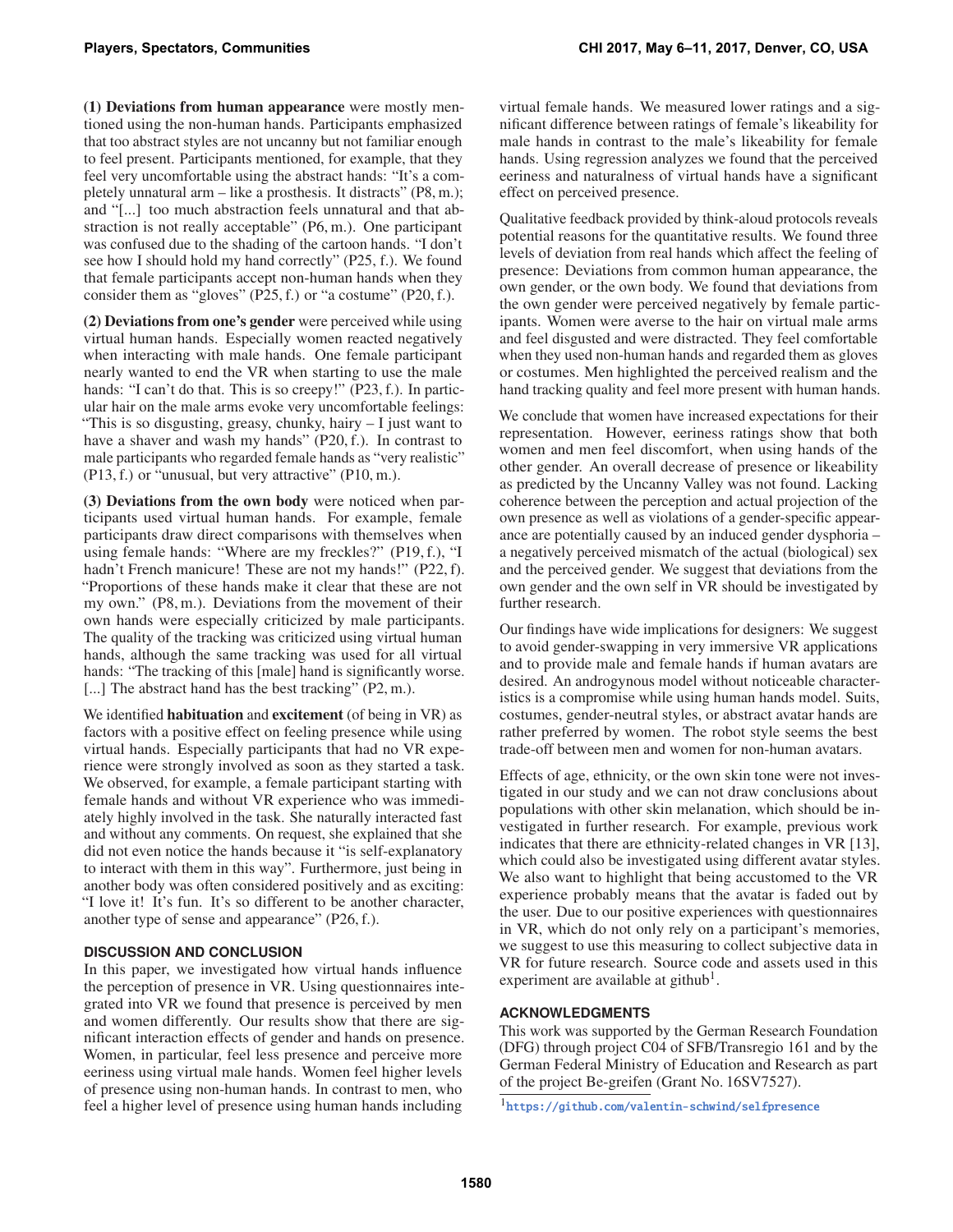## **REFERENCES**

- 1. Ferran Argelaguet, Ludovic Hoyet, Michaël Trico, and Anatole Lécuyer. 2016. The role of interaction in virtual embodiment: Effects of the virtual hand representation. *Proceedings - IEEE Virtual Reality* 2016-July (2016), 3–10. DOI:http://dx.doi.org/10.1109/VR.2016.7504682
- 2. Mahdi Azmandian, Mark Hancock, Hrvoje Benko, Eyal Ofek, and Andrew D. Wilson. 2016. Haptic Retargeting: Dynamic Repurposing of Passive Haptics for Enhanced Virtual Reality Experiences. In *Proceedings of the 2016 CHI Conference on Human Factors in Computing Systems (CHI '16)*. ACM Press. DOI: http://dx.doi.org/10.1145/2858036.2858226
- 3. Frank Biocca and Mark R. Levy. 2013. *Communication in the Age of Virtual Reality*. L. Erlbaum Associates Inc., Hillsdale, NJ, USA. 416 pages.
- 4. Anna Felnhofer, Oswald D Kothgassner, Nathalie Hauk, Leon Beutl, Helmut Hlavacs, and Ilse Kryspin-Exner. 2013. Physical and social presence in collaborative virtual environments: Exploring age and gender differences with respect to empathy. *Computers in Human Behavior* 31 (2013), 272–279. DOI: http://dx.doi.org/10.1016/j.chb.2013.10.045
- 5. Gary Fontaine. 1992. The Experience of a Sense of Presence in Intercultural and International Encounters. *Presence: Teleoperators and Virtual Environments* 1, 4 (1992), 482–490. DOI:

http://dx.doi.org/10.1162/pres.1992.1.4.482

6. Julian Frommel, Michael Weber, Katja Rogers, Julia Brich, Daniel Besserer, Leonard Bradatsch, Isabel Ortinau, Ramona Schabenberger, Valentin Riemer, and Claudia Schrader. 2015. Integrated Questionnaires: Maintaining Presence in Game Environments for Self-Reported Data Acquisition. In *Proceedings of the 2015 Annual Symposium on Computer-Human Interaction in Play (CHI PLAY '15)*. ACM Press, 359–368. DOI:

http://dx.doi.org/10.1145/2793107.2793130

- 7. Jari Kätsyri, Meeri Mäkäräinen, and Tapio Takala. 2016. Testing the  $\hat{a}$ AYuncanny valley' hypothesis in semirealistic computer-animated film characters: An empirical evaluation of natural film stimuli. *International Journal of Human-Computer Studies* (sep 2016). DOI: http://dx.doi.org/10.1016/j.ijhcs.2016.09.010
- 8. Lorraine Lin and Sophie Jörg. 2016. Need a Hand?: How Appearance Affects the Virtual Hand Illusion. In *Proceedings of the ACM Symposium on Applied Perception (SAP '16)*. ACM, New York, NY, USA, 69–76. DOI:http://dx.doi.org/10.1145/2931002.2931006
- 9. Matthew Lombard and Theresa Ditton. 1997. At the Heart of It All: The Concept of Presence. *Journal of Computer-Mediated Communication* 3, 2 (1997). DOI: http://dx.doi.org/10.1111/j.1083-6101.1997.tb00072.x
- 10. Jean-Luc Lugrin, Johanna Latt, and Marc Erich Latoschik. 2015. Anthropomorphism and Illusion of Virtual Body

Ownership. In *Proceedings of the 25th International Conference on Artificial Reality and Telexistence and 20th Eurographics Symposium on Virtual Environments (ICAT - EGVE '15)*. Eurographics Association, 1–8. DOI: http://dx.doi.org/10.2312/egve.20151303

- 11. Karl F. MacDorman, Robert D. Green, Chin Chang Ho, and Clinton T. Koch. 2009. Too real for comfort? Uncanny responses to computer generated faces. *Computers in Human Behavior* 25, 3 (may 2009), 695–710. DOI: http://dx.doi.org/10.1016/j.chb.2008.12.026
- 12. Masahiro Mori, Karl F MacDorman, and Norri Kageki. 1970/2012. The Uncanny Valley [From the Field]. *Robotics & Automation Magazine, IEEE* 19, 2 (1970/2012), 98–100. DOI: http://dx.doi.org/10.1109/MRA.2012.2192811
- 13. Tabitha C. Peck, Sofia Seinfeld, Salvatore M. Aglioti, and Mel Slater. 2013. Putting yourself in the skin of a black avatar reduces implicit racial bias. *Consciousness and Cognition* 22, 3 (sep 2013), 779–787. DOI: http://dx.doi.org/10.1016/j.concog.2013.04.016
- 14. Mamy Pouliquen, Alain Bernard, Jacques Marsot, and Laurent Chodorge. 2007. Virtual hands and virtual reality multimodal platform to design safer industrial systems. *Computers in Industry* 58, 1 (2007), 46–56. DOI: http://dx.doi.org/10.1016/j.compind.2006.04.001
- 15. Patrice Renaud, Joanne L Rouleau, Luc Granger, Ian Barsetti, and Stéphane Bouchard. 2002. Measuring sexual preferences in virtual reality: A pilot study. *CyberPsychology & Behavior* 5, 1 (2002), 1–9. DOI: http://dx.doi.org/10.1089/109493102753685836
- 16. Mareike Schmidt, Johanna Xenia Kafka, Oswald D. Kothgassner, Helmut Hlavacs, Leon Beutl, and Anna Felnhofer. 2013. *Why Does It Always Rain on Me? Influence of Gender and Environmental Factors on Usability, Technology Related Anxiety and Immersion in Virtual Environments*. Springer International Publishing, Cham, 392–402. DOI: http://dx.doi.org/10.1007/978-3-319-03161-3\_29
- 17. Thomas Schubert, Frank Friedmann, and Holger Regenbrecht. 2001. The Experience of Presence: Factor Analytic Insights. *Presence: Teleoperators and Virtual Environments* 10, 3 (2001), 266–281. DOI: http://dx.doi.org/10.1162/105474601300343603
- 18. Valentin Schwind, Katrin Wolf, Niels Henze, and Oliver Korn. 2015. Determining the Characteristics of Preferred Virtual Faces Using an Avatar Generator. In *Proceedings of the 2015 Annual Symposium on Computer-Human Interaction in Play (CHI PLAY '15)*. ACM Press, 221–230. DOI: http://dx.doi.org/10.1145/2793107.2793116
- 19. Kay M. Stanney, Kelly S. Kingdon, David Graeber, and Robert S. Kennedy. 2002. Human Performance in Immersive Virtual Environments: Effects of Exposure Duration, User Control, and Scene Complexity. *Human*